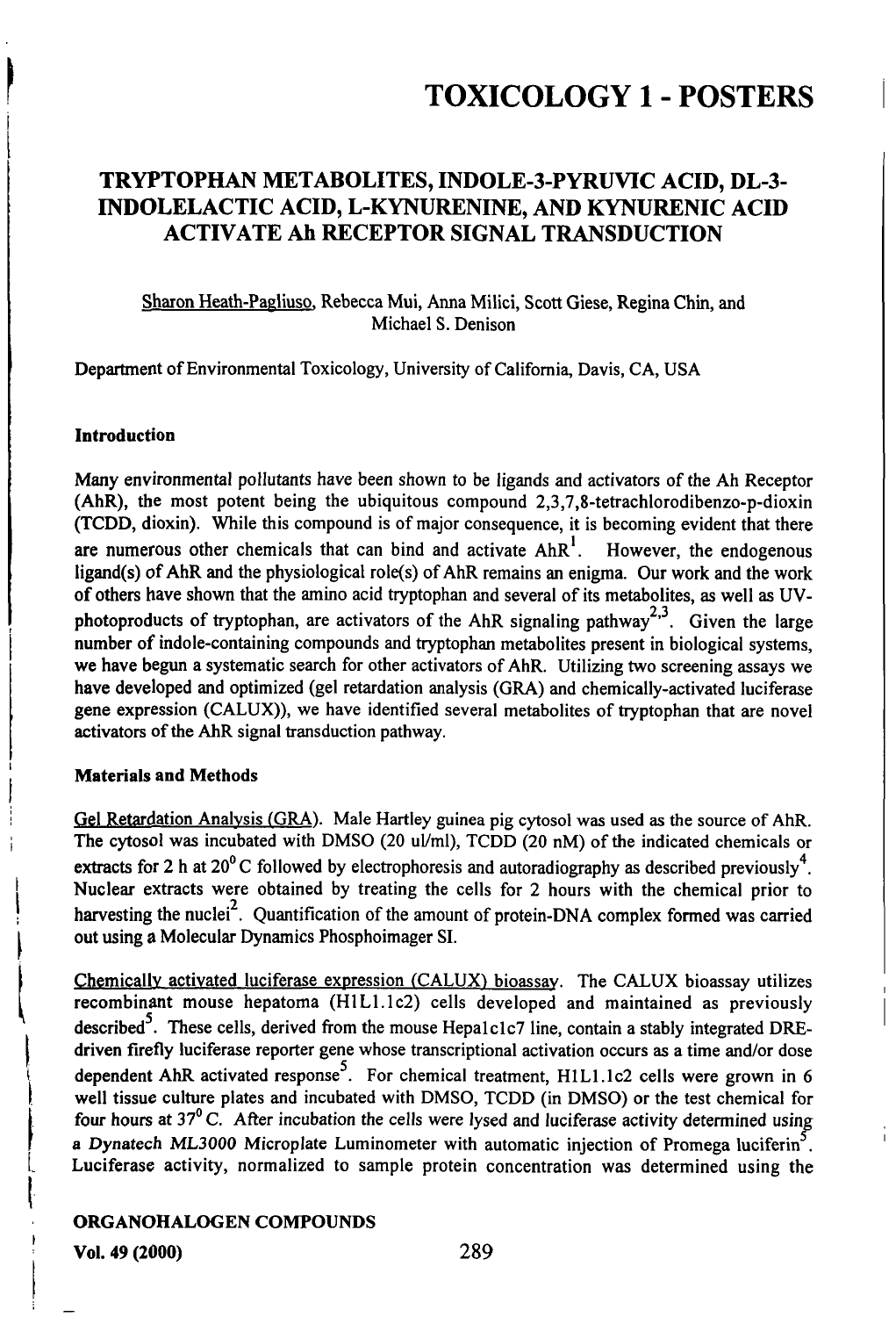fluorescamine protein assay and BSA as the protein standard<sup>6</sup>. Data are expressed as means and S.E. of four replicates/freatment. Comparisons between means were performed using ANOVA and the Scheff's F test and considered significant at the  $p < 0.05$  level.

Test Chemicals L-kynurenine (L-K) and kynurenic acid (KA) were obtained from from ICN. Indole-3-pymvic acid (IPA) and DL-3-indolelactic acid (ILA) were obtained from Aldrich. 3 hydroxy-DL-kynurenine (3-OH-K), anthranillic acid (A-A), and kynuramine (K-NH4) were obtained from Sigma. Chemical stocks (100 mM) were prepared as follows: L-K, ILA, and IPA were dissolved in DMSO; KA and A-A were dissolved in glass distilled water; and, 3-OH-K (50 mM) was dissolved 0.5N HCL-Tris pH8.

#### Results and Discussion

Incubation of the test chemicals with guinea pig cytosol shows that the indoles, ILA and IPA, are capable of activating AhR and, surprisingly, so did L-kynurenine and kynurenic acid (Fig. 1). Kynuramine, anthranillic acid, and 3-OH-K were inactive in this assay. The CALUX bioassay (Fig. 2) shows that the response obtained from treating cells with 100 uM L-K and IPA was not significantly different from 1 nM TCDD. ILA and KA were slightly less efficient at inducing the luciferase reporter in vivo than IPA, although in the GRA assay they appeared similar. The differences between the two assays may be attributed to differences in solubility, uptake, and/or metabolism. These problems have been discussed elsewhere<sup>7</sup>. K-NH4 and A-A were weak or inactive as inducers. Further evidence that these chemicals function as in vivo activators of AhR was obtained by isolating the nuclei from treated cells. To validate the *in vitro* assays, nuclear exfracts of freated cells were examined. Our results from such stadies indicate that L-K, IPA, ILA, and kynuruenic acid stimulate AhR nuclear translocation (data not shown), indicating that these chemicals also activate AhR in intact cells. Interestingly, many of these same chemicals, L-K and IPA, are competitive inhibitors of P4501A1-dependent EROD activity (data not shown), suggesting that they may also be substrates for the AhR-induced enzyme.

Tryptophan metabolism has been actively studied because so many of the metabolites have neurogenic activity and some are known carcinogens producing metallurgic oxidative DNA damage<sup>8</sup>. One well characterized tryptophan metabolic pathway results in the formation of serotonin and melatonin. Another branch leads to tryptamine which can easily be converted to the hallucinogenic compound N,N-dimethytryptamine. The kynurenine branch also produces neurogenic compounds, kynurenic acid and quinolinic acid, an antagonist and agonist of the NMDA receptor, respectively<sup>9</sup>. Since many physiological processes can be affected by tryptophan metabolites; vision, well being, sleep cycles, cancer susceptibility, etc., it is not surprising that the enzymatic reactions that determine which metabolic pathway tryptophan will follow are highly regulated. Therefore, a back-up system to help regulate the levels of these chemicals at key branch points might provide an adaptive advantage. Thus, it is possible that AhR may help regulate the levels of neurogenic or cell damaging tryptophan metabolites.

#### Acknowledgments

This work was supported by a grant from the National Institates of Environmental Health Sciences (RO1ES07865, Center Grant ES05707, and a Superfund Basic Research Grant, ES04699).

#### ORGANOHALOGEN COMPOUNDS

Vol. 49 (2000) 290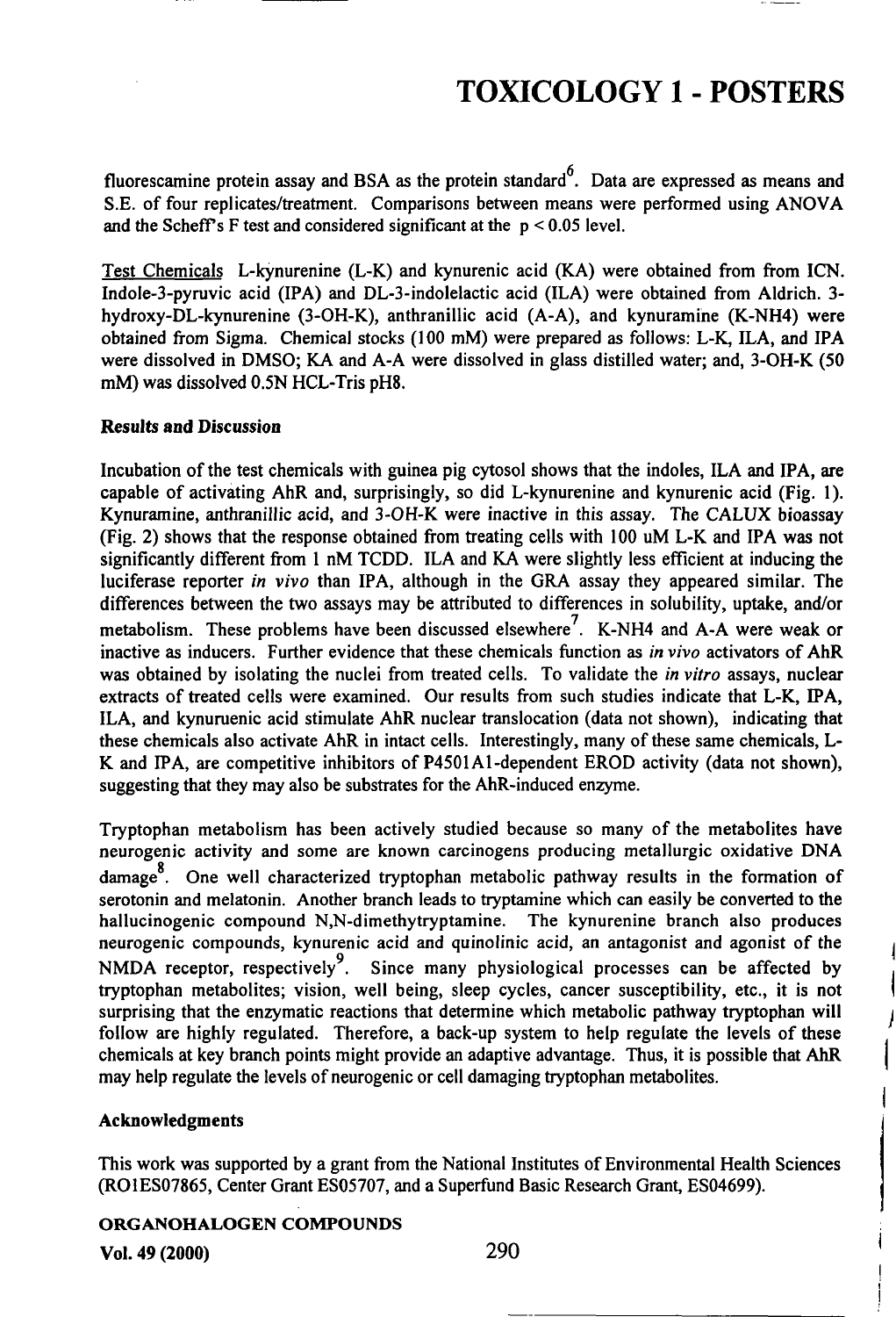#### References

1. Denison M.S. and Heath-Pagliuso S. (1998) Bull Environ Contam Toxicol 61(5), 557-68.

2. Heath-Pagliuso S., Rogers W.J., Tullis K., Seidel S.D., Cenijn P., Brouwer A., Lam J., and Denison M.S. (1998) Biochemistiy 37(33), 11508-15.

3. Wei Y.D., Rannug U., and Rannug A. (1999) Chem. Biol. Interact. 118(2), 127-40.

4. Bank P.A., Yao E.F., Swanson H.L, Tullis K., and Denison M.S. (1995) Arch. Biochem. Biophys. 317,439-448.

5. Ganison P.M., Tullis K., Aarts J.M.M.J.G., Brouwer A., Giesy, J.P., and Denison, M.S. (1996) Fund. Appl. Toxicol. 30, 194-203.

6. Lorenzen A. and Kennedy S.W.(1993) Analyt. Biochem. 214, 346-348.

7. Seidel S.D., Li V., Winter, G.M., Rogers W.J., Martinez E., Denison M.S. (2000) Toxicological Sciences 55,107-115.

8. Hfraku Y., Inoue S., Oikawa S., Yamamoto K., Tada S., Nishino K., and Kawanishi S. (1995) Carcinogenesis 16(2), 349-56.

9. Stone T.W. (1993) Pharmacol Rev 45(3), 309-79.



Fig. 1. GRA of tryptophan metabolites.

### ORGANOHALOGEN COMPOUNDS

VoL 49 (2000) 291